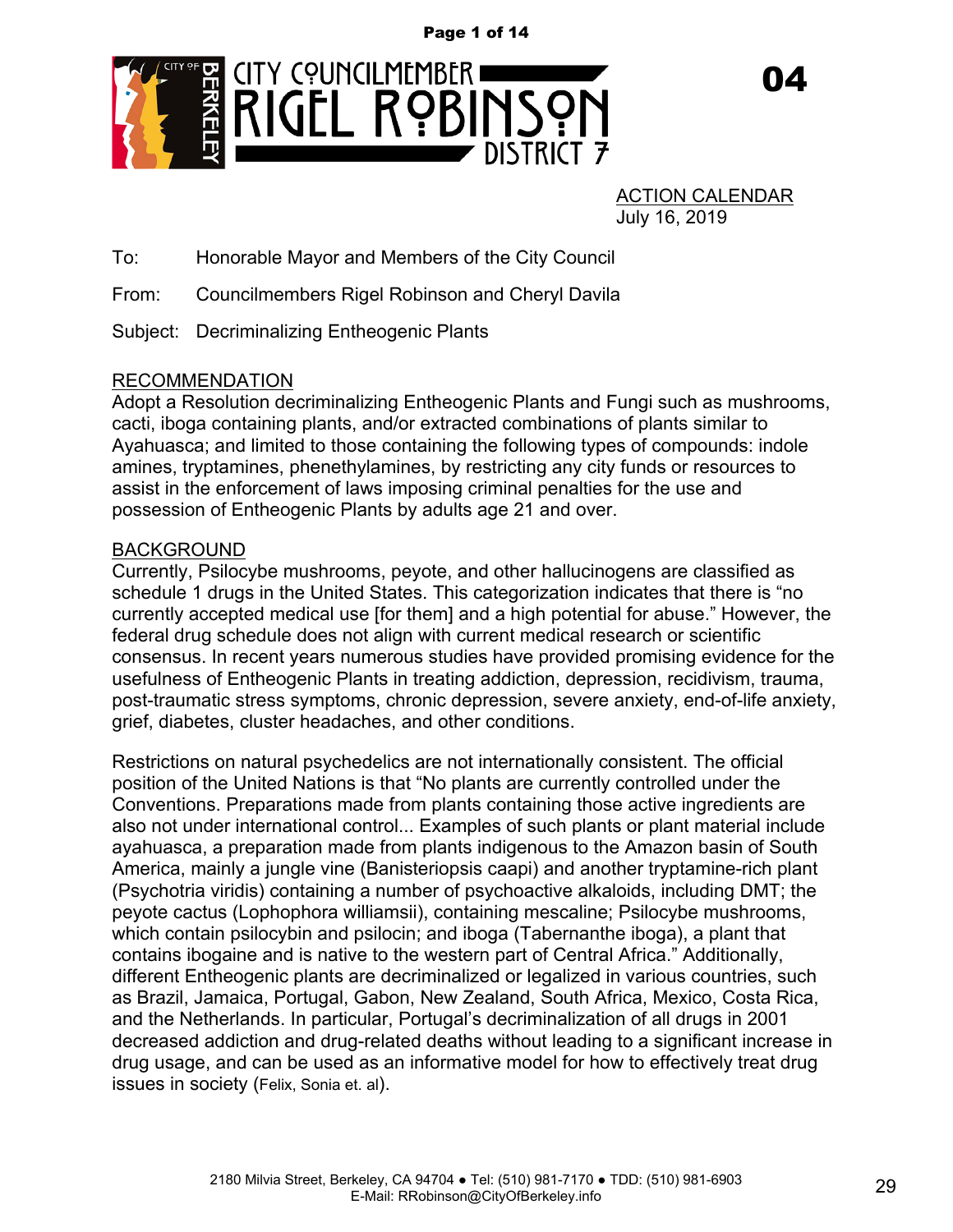In the U.S., Denver voters recently passed Initiative 301 decriminalizing Psilocybincontaining mushrooms, and Oakland recently passed a resolution similar to this proposal decriminalizing involvement with and usage of Entheogenic Plants. In New Mexico, the cultivation of mushrooms is not prohibited by law as a result of the 2005 court case State v. Pratt. Certain groups also have explicit permission to use Entheogenic Plants for ceremonial and sacramental use under the Religious Freedom Restoration Act of 1993 and various court decisions, including O Centro Espírita Beneficente União do Vegetal (ayahuasca), the Church of the Holy Light of the Queen (ayahuasca), and the Native American Church (peyote).

In October of 2018, the FDA granted breakthrough therapy designation to psilocybin, acknowledging that it shows promise for treating resistant conditions such as depression and allowing more involved study. Similarly, New York, Vermont, and Iowa have all proposed bills in the past four years allowing further research on Ibogaine as an addiction treatment, demonstrating that attitudes towards psychedelics as therapeutic medicines are evolving nationwide.

Though currently illegal in the U.S., Entheogenic Plants are increasingly showing promise in clinical research for treating myriad serious conditions. Recent research on Psilocybin for depression shows that it significantly reduces symptoms, and has promise for treating alcohol and drug addiction as well as general and end of life anxiety. Mushrooms have also historically been used to facilitate beneficial personal and spiritual growth: a John Hopkins study on neurotypical participants revealed that over 75% of the respondents considered their psilocybin experience to be among the top five most meaningful experiences of their lives. Mushrooms are also fairly low risk, with no noted addictive properties and direct overdose practically impossible, and a 2000 study by the Center for Assessment and Monitoring of New Drugs concluded that the risk to public order, individual health, and public health was low.

Other Entheogens are also showing promise for the treatment of various health issues. Ibogaine, the active ingredient in Iboga, is already used with medical supervision in countries like Mexico as an opioid addiction treatment, and a 2016 study (Brown, Thomas Kingsley and Alper, Kenneth) found that withdrawal symptoms and opioid use were significantly lessened in addicts that underwent ibogaine therapy. Ayahuasca can have profound impacts on mental outlook and hopefulness, and a 2013 study (Thomas, Gerald et. al) showed that usage significantly reduced tobacco, alcohol, and cocaine dependence as well. Peyote has been used without harm in Native American religious ceremonies for decades, and research (Halpern, John H. et. al) has shown that such usage did not result in neurophysiological impairment. Anecdotally, peyote use is associated with reduced rates of alcoholism in Native American populations, providing a promising avenue for further research into the use of peyote in treating alcohol abuse. Other promising directions for Entheogenic Plants as medicinal aids include the treatment and amelioration of cluster headaches, recidivism and intimate partner violence, diabetes, grief, and PTSD.

Unfortunately, laboratory produced compounds based on Entheogens are not yet a viable treatment for those suffering from physical and mental conditions. Furthermore, if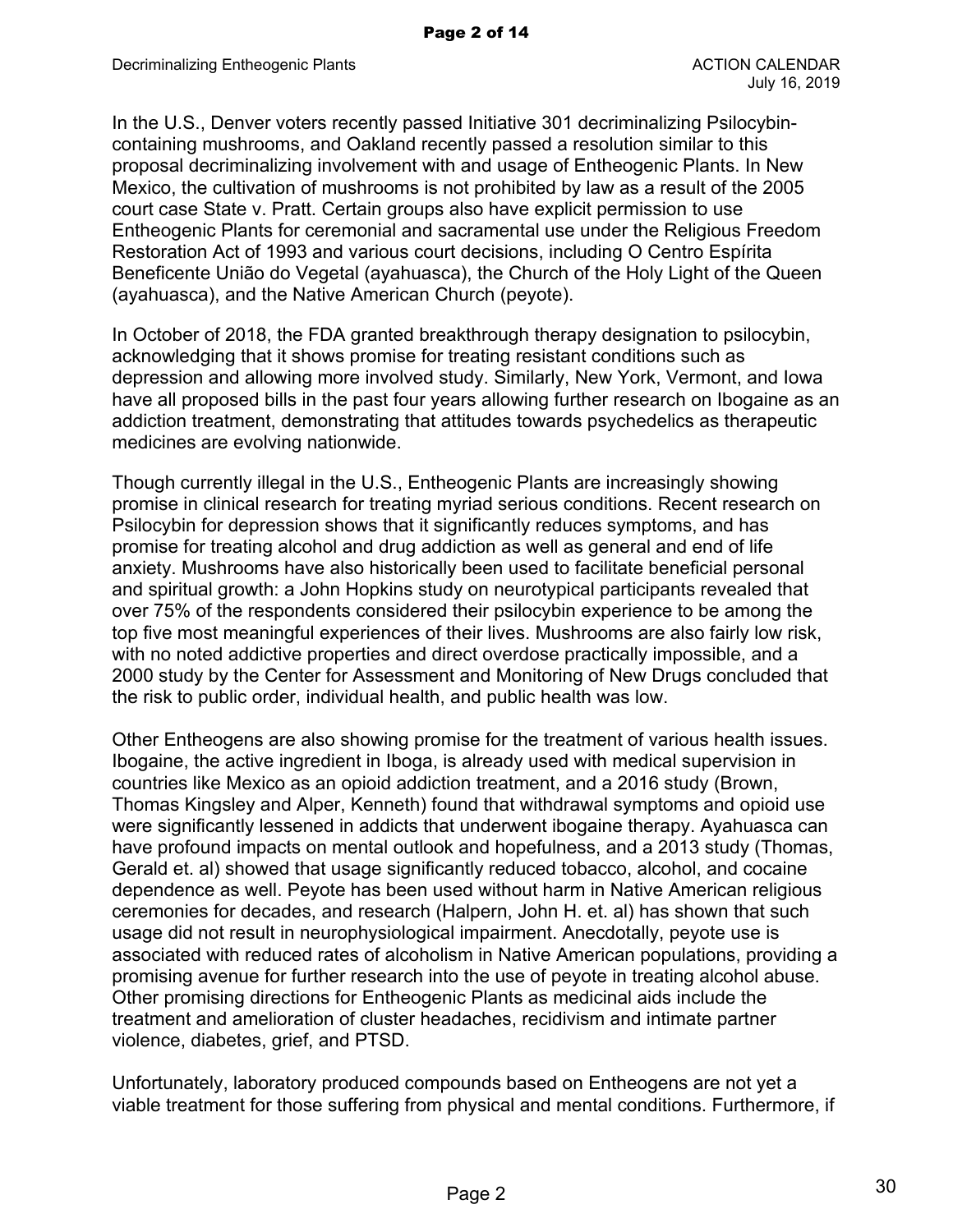and when they do become available they are likely to be prohibitively expensive- synthetic psilocybin can range from \$7,000-10,000 per gram--raising concerns about access and equity for low income and uninsured populations. Decriminalizing the use, possession, cultivation, distribution, and transportation of Entheogens allows individuals rather than the pharmaceutical establishment to control their interaction with these powerful psychedelics, empowering and bonding communities as a result.

In this process, the organization Decriminalize Nature (decriminalizenature.org) has worked with Oakland, and now Berkeley, to further the movement to decriminalize natural Entheogens. Their mission is to enable every person to decide on their own how to engage with traditional Entheogenic Plants, and help restore the connection between nature, individuals, and communities in the process. It is intended that this resolution empowers Berkeley residents to be able to grow their own entheogens, share them with their community, and choose the appropriate setting for their intentions instead of having to rely exclusively on the medical establishment, which is slow to adapt and difficult to navigate for many. As this national conversation on entheogens grows, is essential to influence the debate and take a stand now for disenfranchised communities who may be left out of the dominant model by opening a way for individual and community access.

## FINANCIAL IMPLICATIONS

Adoption of the resolution may slightly reduce ongoing City expenditures associated with the enforcement of criminal penalties relating to Entheogenic Plant usage by adults. Some staff time to implement the resolution.

# ENVIRONMENTAL SUSTAINABILITY

Small to none, although allowing personal cultivation of peyote specifically could help to counteract its current classification as a vulnerable endangered plant, contributing to long-term ecological sustainability.

## CONTACT PERSON

Councilmember Robinson, Council District 7, 510-981-7170 Courtney Baldwin, Intern for District 7, cbaldwin@cityofberkeley.info

## Attachments:

- 1: Resolution
- 2: References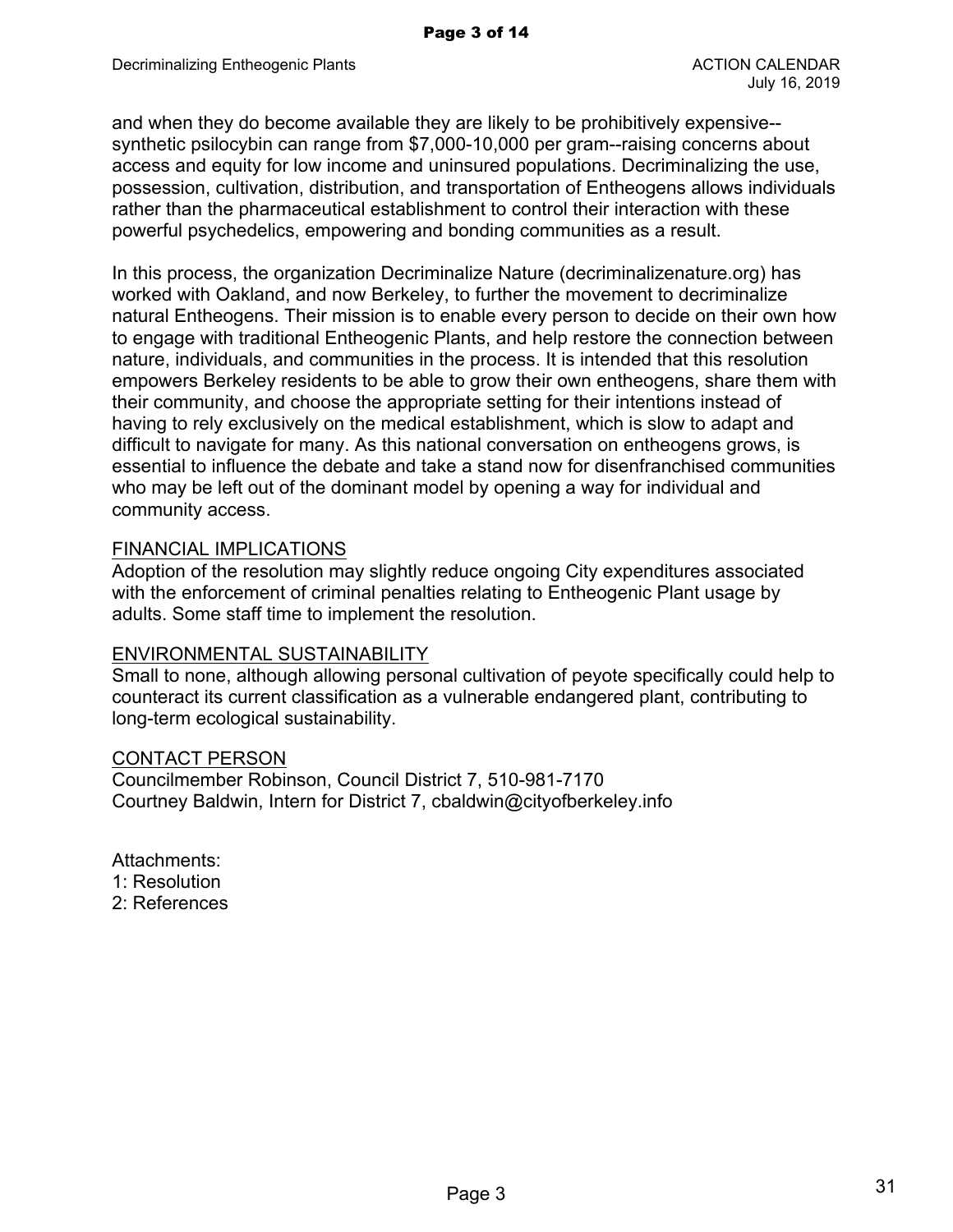# RESOLUTION NO. ##,###-N.S.

# RESOLUTION SUPPORTING ENTHEOGENIC PLANT PRACTICES AND DECLARING THAT THE INVESTIGATION AND ARREST OF INDIVIDUALS INVOLVED WITH THE ADULT USE OF ENTHEOGENIC PLANTS ON THE FEDERAL SCHEDULE 1 LIST BE AMONGST THE LOWEST PRIORITY FOR THE CITY OF **BERKELEY**

WHEREAS, Entheogenic Plants, based on the term "entheogen", originally conceived by Ott, Ruck, and other colleagues from a working group of anthropologists and ethnobotanists in 1979; and defined herein as the full spectrum of plants, fungi, and natural materials deserving reverence and respect from the perspective of the individual and the collective, that can inspire personal and spiritual well-being<sup>1</sup>, can benefit psychological<sup>2</sup> and physical<sup>3</sup> wellness, and can reestablish human's inalienable and direct relationship to nature; and

WHEREAS, substance abuse<sup>4</sup>, addiction, recidivism<sup>5</sup>, trauma, post-traumatic stress symptoms, chronic depression, severe anxiety<sup>6</sup>, end-of-life anxiety, grief<sup>7</sup>, diabetes<sup>8</sup>, cluster headaches<sup>9</sup>, and other conditions are plaguing our community and that the use of Entheogenic Plants has been shown to be beneficial to the health and well-being of individuals and communities in addressing these afflictions via scientific and clinical studies and within continuing traditional practices, which can catalyze profound experiences of personal and spiritual growth; and

WHEREAS, practices with Entheogenic Plants have long existed and have been considered to be sacred to human cultures and human interrelationships with nature for thousands of years<sup>10</sup>, and continue to be enhanced and improved to this day by religious and spiritual leaders, practicing professionals, mentors, and healers throughout the world, many of whom have been forced underground; and

WHEREAS, those seeking to improve their health and well-being through the use of Entheogenic Plants use them in fear of arrest and prosecution; and

WHEREAS, the Entheogenic Plant practices of certain groups are already explicitly protected in the U.S. under the doctrine of religious freedom -- the Native American

<sup>&</sup>lt;sup>1</sup> See Entheogens for Personal and Spiritual Growth

<sup>&</sup>lt;sup>2</sup> See Entheogens and Psychological Wellness

<sup>&</sup>lt;sup>3</sup> See Entheogens and Physical Wellness

<sup>&</sup>lt;sup>4</sup> See Entheogens and Substance Abuse

<sup>&</sup>lt;sup>5</sup> See Entheogens and Recidivism

<sup>&</sup>lt;sup>6</sup> See Entheogens and Anxiety

<sup>&</sup>lt;sup>7</sup> See Entheogens and Grief

<sup>&</sup>lt;sup>8</sup> See Ayahuasca and Diabetes

<sup>&</sup>lt;sup>9</sup> See Entheogens and Cluster Headaches

<sup>&</sup>lt;sup>10</sup> See Historical Use of Entheogens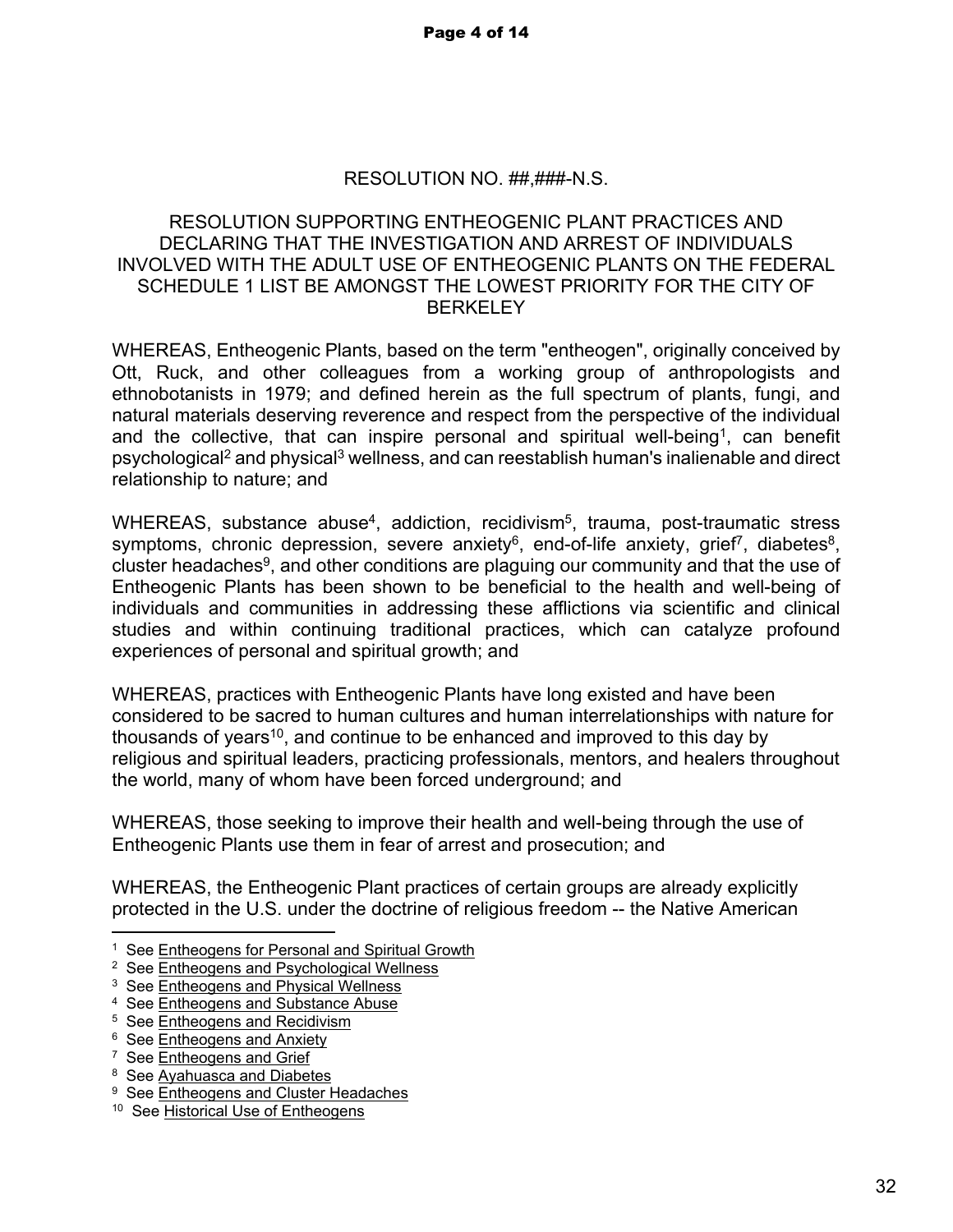Church's use of peyote and the use of ayahuasca by two other churches, a Santo Daime congregation and the Uniao do Vegetal; and

WHEREAS, The United Nations considers Entheogenic Plant material used for ritual purposes as excluded from Schedule 1 substances; and

WHEREAS, Entheogenic plants containing ibogaine, for example, have been shown to alleviate treatment resistant cases of opiate and methamphetamine addiction even when other treatments have been ineffective<sup>11</sup>. In addition, ibogaine is reported to be beneficial for addiction therapy related to specific work-related PTSD encountered by first responders such as EMT, police, and firefighters, as well as military veterans; and

WHEREAS, Entheogenic Plants or combinations of plants such as ayahuasca that contain forms of DMT, a naturally occurring compound in the human body that is listed as a Schedule 1 substance, can lead to experiences that are reported as mystical or experientially similar to near death experiences<sup>12</sup> and that can be demonstrably beneficial in treating addiction<sup>13</sup>, depression<sup>14</sup>,  $PTSD<sup>15</sup>$ , and in catalyzing profound experiences of personal<sup>16</sup> and spiritual<sup>17</sup> growth; and

WHEREAS, Entheogenic cacti that contain phenethylamine compounds such as mescaline can be beneficial in healing drug and alcohol addiction<sup>18</sup> and for individual spiritual growth<sup>19</sup>, and have been utilized in sacred initiation and community healing by diverse religious and cultural traditions for millennia and continuing use as religious sacraments in modern times; and

WHEREAS, psilocybin, naturally occurring in Entheogenic mushrooms, can alleviate end-of-life anxiety for hospice and terminal cancer patients<sup>20</sup>, can reduce prison recidivism<sup>21</sup>, and can effectively treat substance abuse, depression<sup>22</sup>, cluster headaches<sup>23</sup>; and

WHEREAS, a Johns Hopkins University study on "healthy-normals" found that psilocybin can occasion mystical-type experiences, which were considered one of the

<sup>&</sup>lt;sup>11</sup> See Iboga/Ibogaine for Addiction Therapy

<sup>&</sup>lt;sup>12</sup> See Ayahuasca Experience Similar to Near-Death Experience

<sup>&</sup>lt;sup>13</sup> See Ayahuasca for Addiction Therapy

<sup>&</sup>lt;sup>14</sup> See Ayahuasca and Depression

<sup>15</sup> See Ayahuasca and PTSD

<sup>&</sup>lt;sup>16</sup> See Ayahuasca and Personal Growth

<sup>&</sup>lt;sup>17</sup> See Ayahuasca and Spiritual Growth

<sup>&</sup>lt;sup>18</sup> See Peyote for treatment of alcohol and drug dependence

<sup>19</sup> See Peyote

<sup>&</sup>lt;sup>20</sup> See Psilocybin for End-of-Life Anxiety

<sup>&</sup>lt;sup>21</sup> See Entheogens and Reduced Recidivism

<sup>&</sup>lt;sup>22</sup> See Psilocybin and Treatment-Resistant Depression

<sup>&</sup>lt;sup>23</sup> See Psilocybin and Cluster Headaches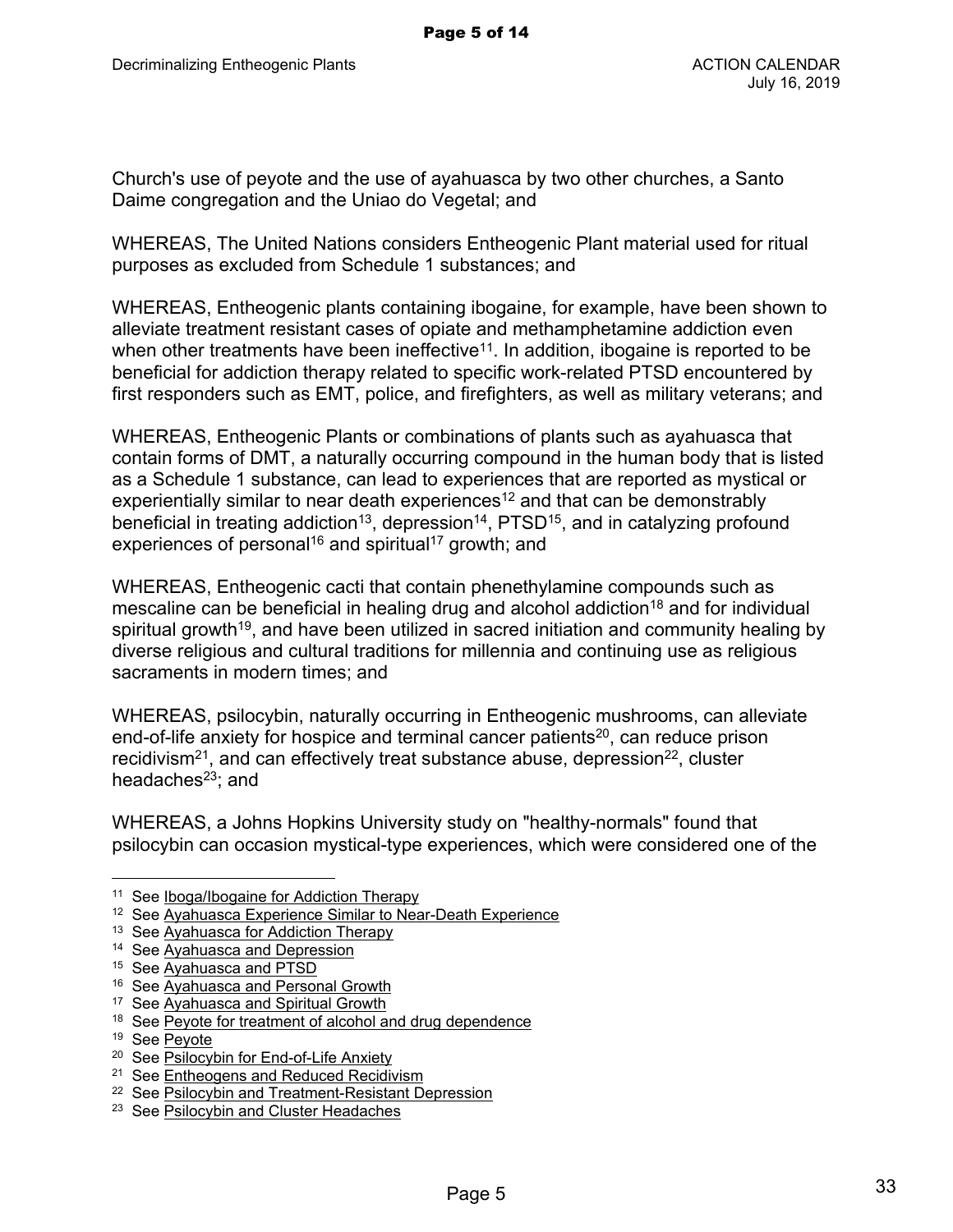top five most meaningful experiences in a subject's life for over 75% of their subjects within the first year after the study, and found continuing positive life-style changes after a 14-month follow-up; and

WHEREAS, the following principles, when adhered to, help to ensure safe and responsible use of entheogenic plants:

- 1. **Entheogens are not for everyone.** Knowledgeable clinicians caution that some people should not take entheogenic plants or fungi, including people with a personal or family history of schizophrenia or bipolar disorder or who are taking certain medications or using other recreational drugs. See https://adf.org.au/drug-facts/psychedelics/ for more information.
- 2. **Always conduct thorough research before using entheogens or other drugs.** Side effects, interactions, and long term consequences are possible with any drug, including but not limited to permanent brain and personality changes.
- 3. **If someone has a serious condition like major depression or PTSD, they would do well to get serious, professional help before using an entheogen** and to ask that caregiver's advice. Some counselors and therapists are glad to work with a client before and after an entheogenic journey.
- 4. **Unless you have expert guidance, it's best to start with small amounts,** using more only after you become familiar with the material and the terrain.
- 5. **Don't go solo.** Have at least one trusted friend (called sitter, guide, or facilitator) be with you, sober during the entire journey, and commit in advance to honor that person's instructions if he or she tells you not to do something. Entheogens can amplify the whole range of human emotions, including anxiety, which can sometimes lead to panic. Having a sitter gives you a certain comfort and mental freedom, and can help keep things safe.
- 6. **Reverence reduces risks and can help lead to positive outcomes.** In cultures that have long used entheogenic substances beneficially, that use is approached with great respect, not haphazardly, and for life-enhancing purposes.

## ; and

WHEREAS, the City of Berkeley wishes to declare its desire not to expend City resources in any investigation, detention, arrest, or prosecution arising out of alleged violations of state and federal law regarding the use of Entheogenic Plants.

NOW THEREFORE, BE IT RESOLVED by the Council of the City of Berkeley that the Mayor and City Council hereby declare that it shall be the policy of the City of Berkeley that no department, agency, board, commission, officer or employee of the city, including without limitation, Berkeley Police Department personnel, shall use any city funds or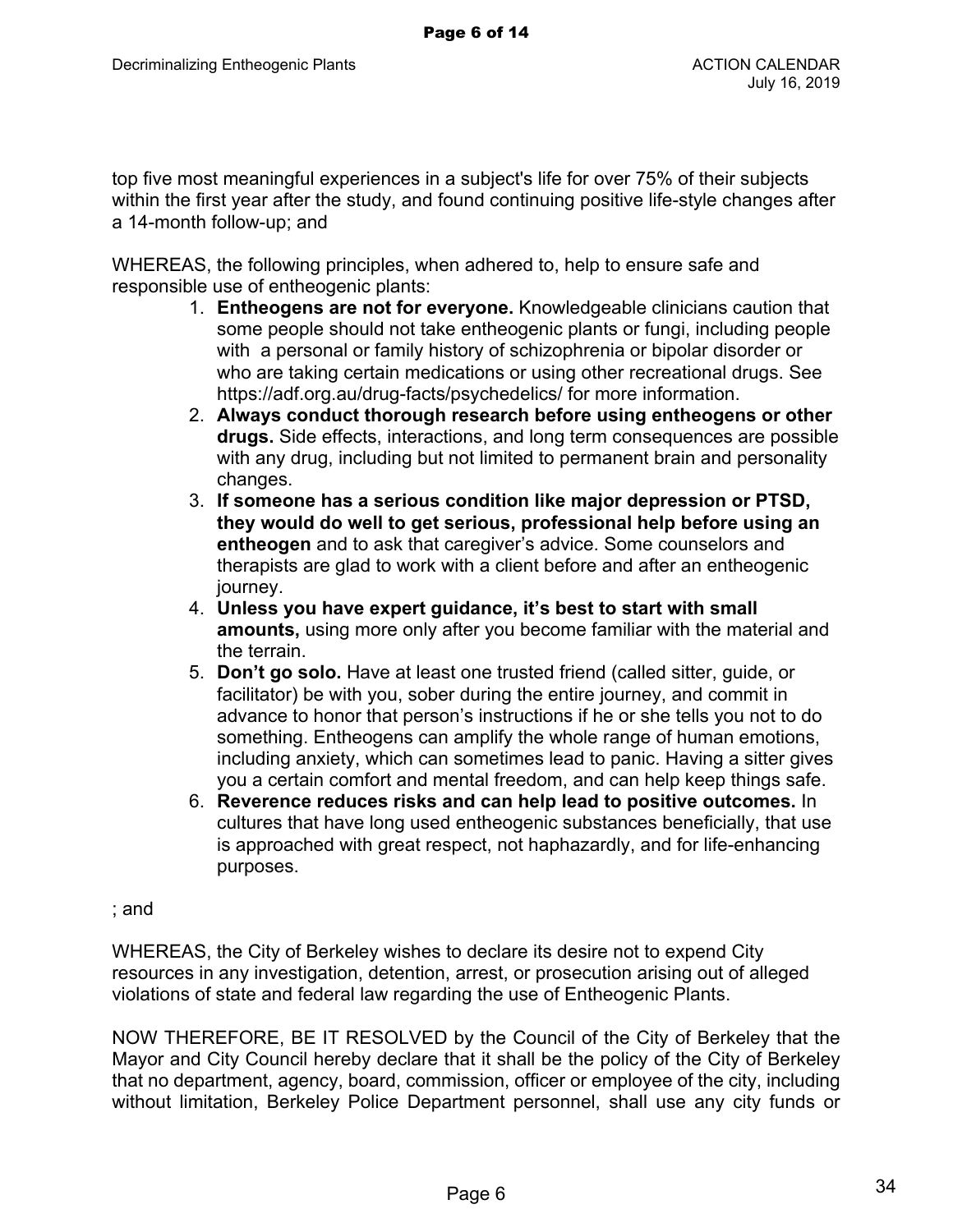resources to assist in the enforcement of laws imposing criminal penalties for the use and possession of Entheogenic Plants by adults of at least 21 years of age. For the purposes of this resolution, Entheogenic Plants are defined as plants and natural sources such as mushrooms, cacti, iboga containing plants and/or extracted combinations of plants similar to ayahuasca; and limited to those containing the following types of compounds: indole amines, tryptamines, phenethylamines.

BE IT FURTHER RESOLVED that this resolution does not authorize or enable any of the following activities: commercial sales or manufacturing of these plants and fungi, possessing or distributing these materials in schools, driving under the influence of these materials; or public disturbance.

BE IT FURTHER RESOLVED that the City Council directs the City Manager to work with the City's lobbyists to support the decriminalization of all Entheogenic Plants and plantbased compounds that are listed on the Federal Controlled Substances Schedule 1.

BE IT FURTHER RESOLVED that the City Council hereby declare that it shall be the policy of the City of Berkeley that the investigation and arrest of adult persons for planting, cultivating, purchasing, transporting, distributing, engaging in practices with, and/or possessing Entheogenic Plants or plant compounds on the Federal Schedule 1 list shall be amongst the lowest law enforcement priority for the City of Berkeley.

BE IT FURTHER RESOLVED that the City Council call upon the Alameda County District Attorney to cease prosecution of persons involved in the use of Entheogenic Plants or plant-based compounds on the Federal Schedule 1 List.

BE IT FURTHER RESOLVED that the City Council directs the City Manager to return to Council and present an assessment of community impacts and benefits within a year of passage of this resolution.

BE IT FURTHER RESOLVED that if any provision of this resolution is declared by a court of competent jurisdiction to be contrary to any statute regulation or judicial decision or its applicability to any agency person or circumstances is held invalid the validity of the remainder of this resolution and it applicability to any other agency person or circumstance shall not be affected.

BE IT FURTHER RESOLVED that a copy of this resolution shall be sent to Alameda County Supervisor Keith Carson, Assemblymember Buffy Wicks, State Senator Nancy Skinner, Congresswoman Barbara Lee, Senator Dianne Feinstein, and Senator Kamala Harris, and that the Berkeley City Council formally requests that they take action to decriminalize Entheogenic plants through their respective legislative bodies.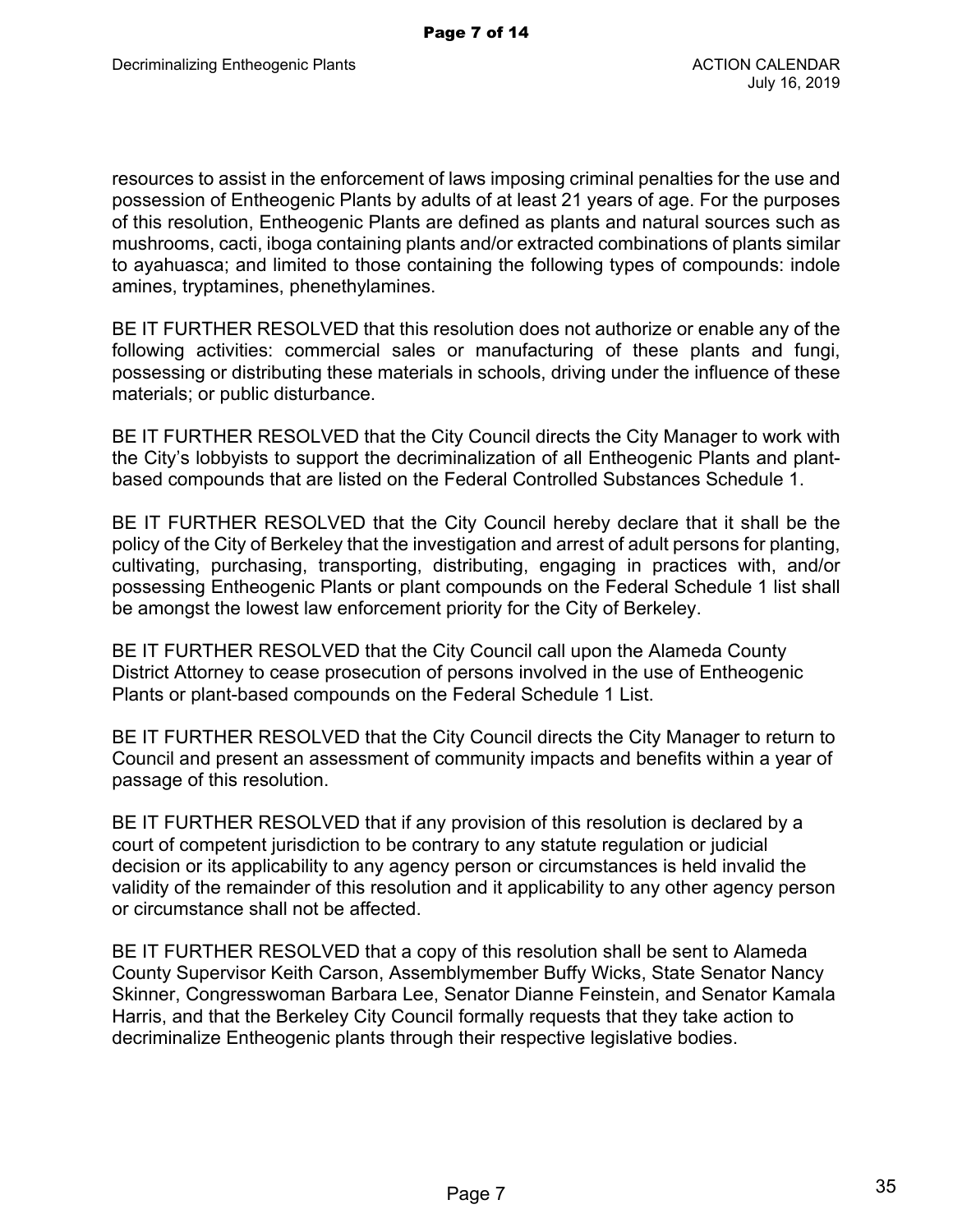## **References**

Brown, Thomas Kingsley and Alper, Kenneth. "Treatment of Opioid Use Disorder with Ibogaine: Detoxification and Drug Use Outcomes." *Taylor & Francis*, www.tandfonline.com/doi/full/10.1080/00952990.2017.1320802.

Felix, Sonia, et al. *Going after the Addiction, Not the Addicted: The Impact of Drug Decriminalization in Portugal*. IZA Institute of Labor Economics, July 2017, ftp.iza.org/dp10895.pdf.

Halpern, John H, et al. "Psychological and Cognitive Effects of Long-Term Peyote Use among Native Americans." *Biological Psychiatry*, U.S. National Library of Medicine, 15 Oct. 2005, www.ncbi.nlm.nih.gov/pubmed/16271313.

Thomas, Gerald, et al. "Ayahuasca-Assisted Therapy for Addiction: Results from a Preliminary Observational Study in Canada." *Maps.org*, 2013, maps.org/researcharchive/ayahuasca/Thomas\_et\_al\_CDAR.pdf.

## Entheogens for Personal and Spiritual Growth

Frecska, E., et al. (2012). Enhancement of Creative Expression and Entoptic Phenomena as After-Effects of Repeated Ayahuasca Ceremonies. *Journal of Psychoactive Drugs 44*(3), pp. 191-199.

Hartogsohn, I. (2018). The Meaning-Enhancing Properties of Psychedelics and Their Mediator Role in Psychedelic Therapy, Spirituality, and Creativity. *Frontiers in Neuroscience, 12* (129). doi:10.3389/fnins.2018.00129

MacLean, K., et al. (2011). Mystical experiences occasioned by the hallucinogen psilocybin lead to increases in the personality domain of openness. *Journal of Psychopharmacology, 25*(11) 1453–1461.

Móró, L., et al. (2011) Voice of the Psychonauts: Coping, Life Purpose, and Spirituality in Psychedelic Drug Users. *Journal of Psychoactive Drugs, 43* (3), pp. 188-198. DOI: 10.1080/02791072.2011.605661

Nour, M., et al. (2017): Psychedelics, Personality and Political Perspectives. *Journal of Psychoactive Drugs*. DOI:10.1080/02791072.2017.1312643

Sweat, N., et al. (2016). The Associations of Naturalistic Classic Psychedelic Use, Mystical Experience, and Creative Problem Solving. *Journal of Psychoactive Drugs, 48* (5), pp. 344-350, DOI: 10.1080/02791072.2016.1234090

## Entheogens and Psychological Wellness

Frecska E., et al., (2016). The Therapeutic Potentials of Ayahuasca: Possible Effects against Various Diseases of Civilization*. Frontiers in Pharmacology, 7*(35).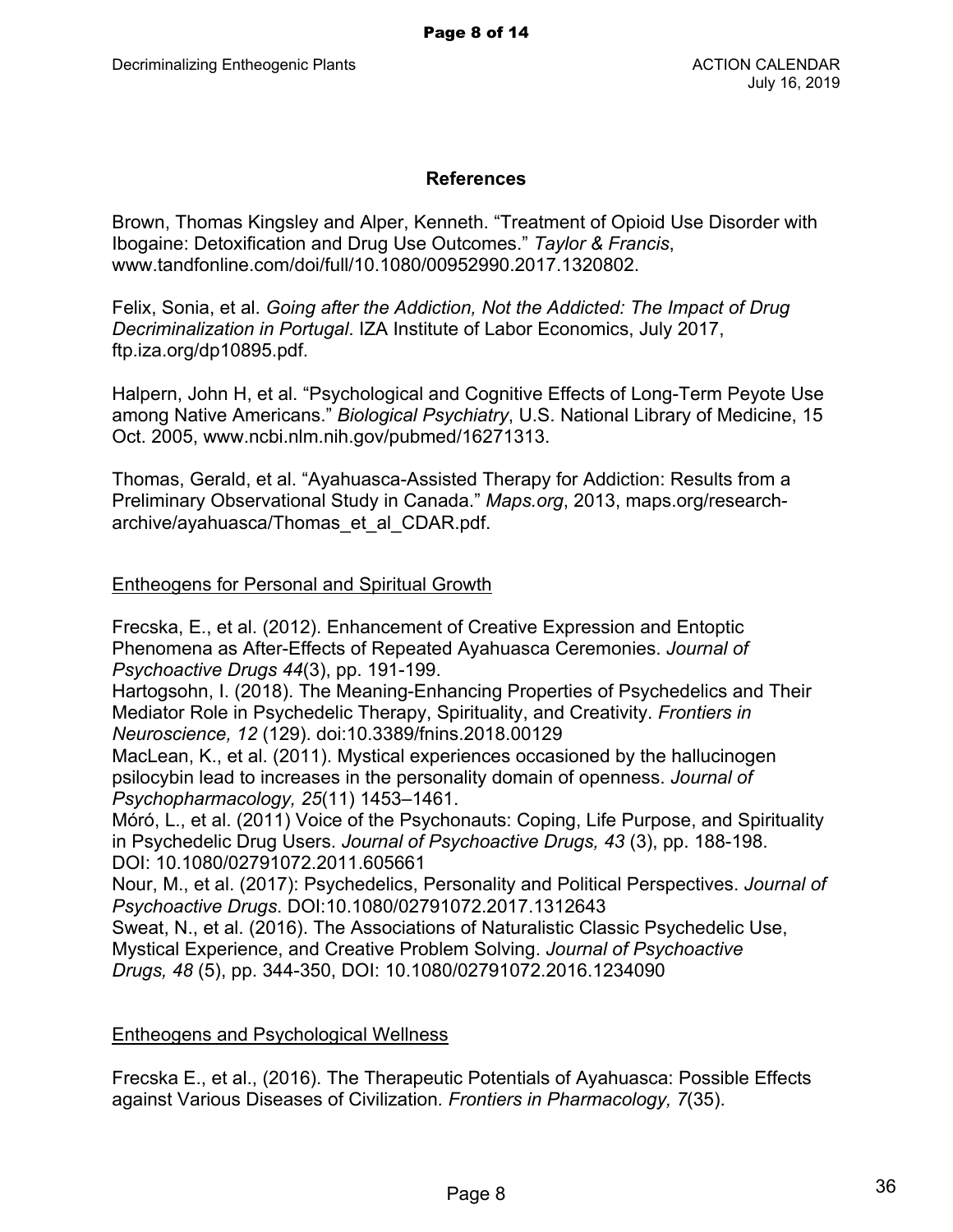doi:10.3389/fphar.2016.00035

McKenna, D. (2004). Clinical investigations of the therapeutic potential of ayahuasca: rationale and regulatory challenges. *Pharmacology & Therapeutics 102*(2), pp. 111-129.

dos Santos, R. et al. (2017). Effects of the Natural β- Carboline Alkaloid Harmine, a Main Constituent of Ayahuasca, in Memory and in the Hippocampus: A Systematic Literature Review of Preclinical Studies. *Journal of Psychoactive Drugs, 49* (1), pp. 1-10, DOI: 10.1080/02791072.2016.1260189 Wilcox, J. (2014). Psilocybin and Obsessive-Compulsive Disorder. *Journal of Psychoactive Drugs, 46* (5), pp. 393-395. DOI: 10.1080/02791072.2014.963754

# Entheogens and Physical Wellness

Djamshidian, A., et al. (2015). "Banisteriopsis caapi, a Forgotten Potential Therapy for Parkinson's Disease?" Movement Disorders Clinical Practice: n/a-n/a.

Liu, X., et al., (2017) Harmine is an inflammatory inhibitor through the suppression of NF-kB signaling. *Biochemical and Biophysical Research Communications,* http://dx.doi.org/10.1016/j.bbrc.2017.05.126

Ly et al. (2018). Psychedelics Promote Structural and Functional Neural Plasticity. *Cell Reports 23*, pp. 3170–3182.

McCleary, J., et al., (1960). Antibiotic activity of an extract of peyote (Lophophora Williamii). *Economic Botany, 14*(3), pp. 247-249.

dos Santos, R. (2014) Immunological Effects of Ayahuasca in Humans. *Journal of Psychoactive Drugs, 46* (5), pp. 383-388.

Samoylenkoa, V., et al. (2010). Banisteriopsis caapi, a unique combination of MAO inhibitory and antioxidative constituents for the activities relevant to neurodegenerative disorders and Parkinson's disease. *Journal of Ethnopharmacology, 127* (2), pp. 357–367. doi:10.1016/j.jep.2009.10.030.

# Entheogens and Substance Abuse

Bogenschutz, M., et al. (2015). Psilocybin-assisted treatment for alcohol dependence: A proof-of-concept study. *Journal of Psychopharmacology 29*(3), pp. 289-299. Bogenschutz, M., and Forcehimes, A. (2017). Development of a Psychotherapeutic Model for Psilocybin-Assisted Treatment of Alcoholism. *Journal of Humanistic Psychology, 57*(4), pp. 389–414.

Johnson, M. et al. (2017). An online survey of tobacco smoking cessation associated with naturalistic psychedelic use. *Journal of Psychopharmacology 31* (7), pp. 841- 850.

de Veen, B. (2017) Psilocybin for treating substance use disorders? *Expert Review of Neurotherapeutics, 17* (2), pp. 203-212. DOI: 10.1080/14737175.2016.1220834

# Entheogens and Recidivism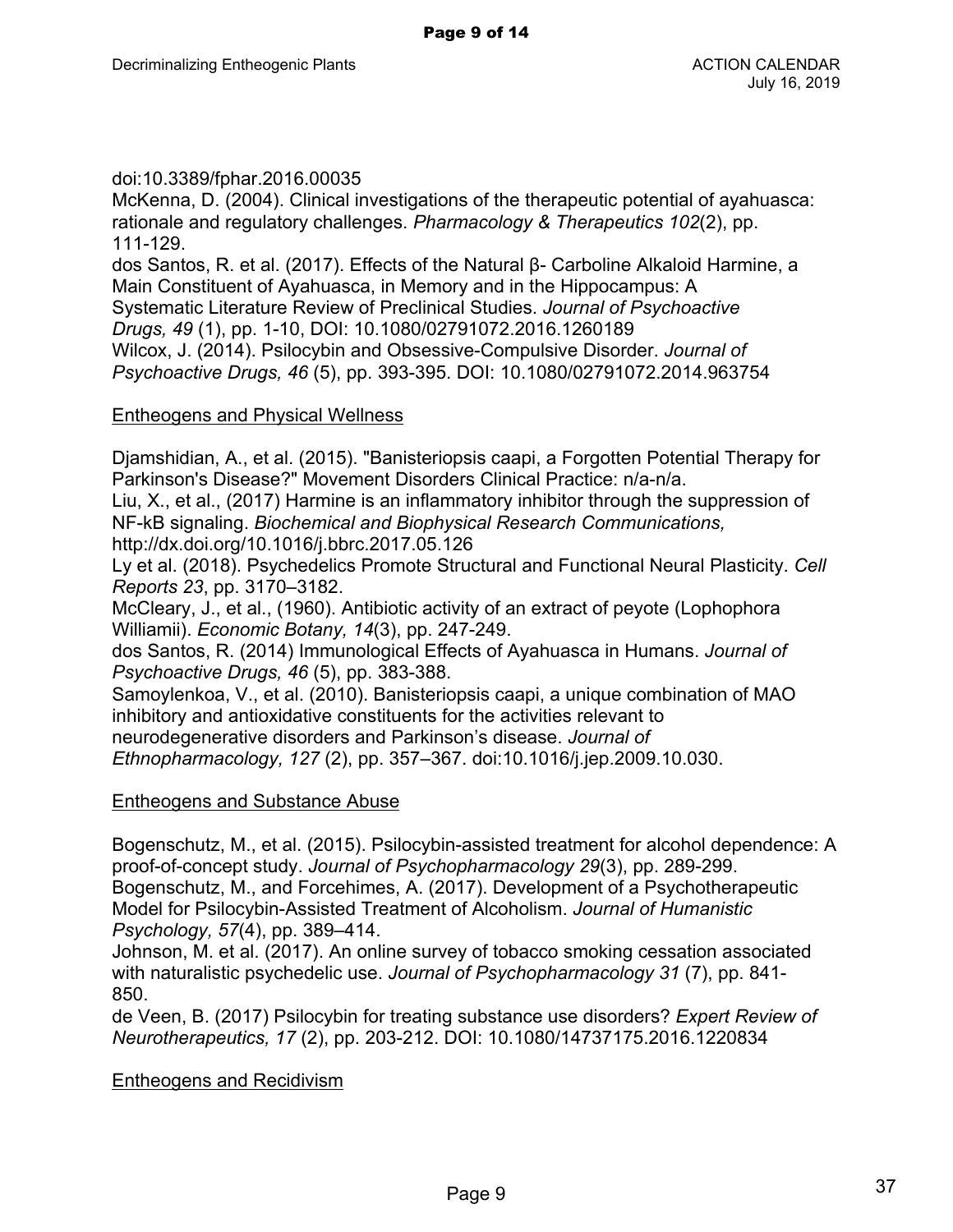Romero, S. (March 28, 2015). In Brazil, some inmates get therapy with hallucinogenic tea. *The New York Times*.

#### Entheogens and Anxiety

Sarris, J., et al. (2013). "Plant-based medicines for anxiety disorders, part 2: a review of clinical studies with supporting preclinical evidence." CNS Drugs 27(4), pp. 301- 319.

#### Entheogens and Grief

González, D., et al. (2017). Potential Use of Ayahuasca in Grief Therapy. *OMEGA— Journal of Death and Dying*, pp. 1-26.

#### Ayahuasca and Diabetes

Wang, P. et al., (2015). A high-throughput chemical screen reveals that harminemediated inhibition of DYRK1A increases human pancreatic beta cell replication. *Nature Medicine 21*, pp. 383–388.

## Entheogens and Cluster Headaches

Schindler, E., et al. (2015) Indoleamine Hallucinogens in Cluster Headache: Results of the Clusterbusters Medication Use Survey, Journal of Psychoactive Drugs, 47:5, 372- 381, DOI: 10.1080/02791072.2015.1107664

## **Historical Use of Entheogens**

El-Seedi, H., et al. (2005). Prehistoric peyote use: Alkaloid analysis and radiocarbon dating of archaeological specimens of *Lophophora* from Texas. *Journal of Ethnopharmacology 101*(1), pp. 238-242.

Guzmán, G. (2008). Hallucinogenic Mushrooms in Mexico: An Overview. *Economic Botany, 62*(3), pp. 404-412.

Miller, L. et al., (2019). Chemical evidence for the use of multiple psychotropic plants in a 1,000-year-old ritual bundle from South America. *Proceedings of the National Academy of Sciences*. DOI:10.1073/pnas.190217411

Samorini, G. (1992). The Oldest Representations Of Hallucinogenic Mushrooms In The World (Sahara Desert, 9000 – 7000 B.P.). *Integration, Journal of Mind-moving Plants and Culture 2/3.*

## Iboga/Ibogaine for Addiction Therapy

Alper, K., et al. (1999). Treatment of acute opioid withdrawal with ibogaine. *American*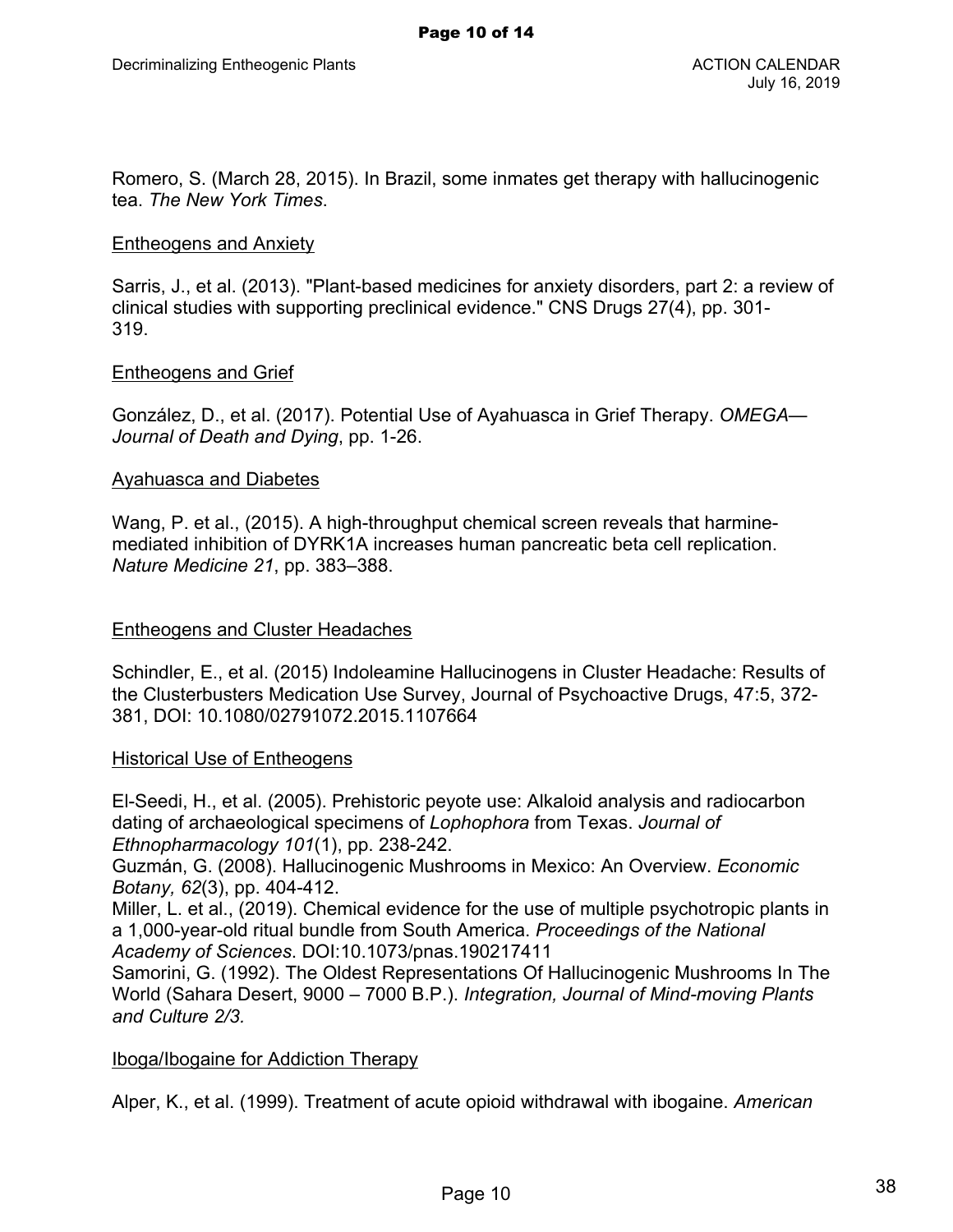*Journal of Addictions, 8*(3), 234–242. doi:10.1080/105504999305848 Brown, T. K. (2013). Ibogaine in the treatment of substance dependence. *Current Drug Abuse Reviews, 6*(1), 3–16. doi:10.2174/15672050113109990001

Brown, T. and Alper, K. (2017): Treatment of opioid use disorder with ibogaine: detoxification and drug use outcomes. *The American Journal of Drug and Alcohol Abuse*. DOI: 10.1080/00952990.2017.1320802

Luciano, D. (1998). Observations on treatment with ibogaine. *American Journal of Addictions, 7*(1), pp. 89–89. doi:10.1111/j.1521-0391.1998.tb00472.x

Mash, D., et al. (2001). Ibogaine in the treatment of heroin withdrawal. In K. Alper, & G. A. Cordell (Eds.), *The alkaloids: Chemistry and biology* (1st ed., Vol. 56, pp. 155– 171). London: Academic Press/Elsevier.

Mash, D., et al., (2018) Ibogaine Detoxification Transitions Opioid and Cocaine Abusers Between Dependence and Abstinence: Clinical Observations and Treatment Outcomes. Frontiers in Pharmacology. 9:529. doi: 10.3389/fphar.2018.00529 Sheppard, S. G. (1994). A preliminary investigation of ibogaine: Case reports and recommendations for further study. *Journal of Substance Abuse Treatment, 11*(4), 379–385. doi:10.1016/0740-5472(94)90049-3

## Ayahuasca Experience Similar to Near-Death Experience

Liester, M. B. (2013). Near-death experiences and ayahuasca-induced experiences – two unique pathways to a phenomenologically similar state of consciousness. *Journal of Transpersonal Psychology 45*(1), p. 24.

## Ayahuasca for Addiction Therapy

Barbosa, P. et al. (2018) Assessment of Alcohol and Tobacco Use Disorders Among Religious Users of Ayahuasca. *Frontiers in Psychiatry, 9* (136). doi:10.3389/fpsyt.2018.00136

Brierley, D., and Davidson, C. (2012). Developments in harmine pharmacology – Implications for ayahuasca use and drug-dependence treatment. *Progress in Neuro-psychopharmacology & Biology 39*(2), pp. 263-272.

Liester, M. and Prickett, J. (2012) Hypotheses Regarding the Mechanisms of Ayahuasca in the Treatment of Addictions. *Journal of Psychoactive Drugs, 44* (3), pp. 200-208. DOI: 10.1080/02791072.2012.704590

Loizaga-Velder, A. and R. Verres (2014). Therapeutic effects of ritual ayahuasca use in the treatment of substance dependence--qualitative results. *Journal of Psychoactive Drugs 46*(1), pp. 63-72.

Mabit, J., et al. (1996). Takiwasi: The Use of Amazonian Shamanism to Rehabilitate Drug Addicts. *Yearbook of Cross-Cultural Medicine and Psychotherapy*. W.

Andritzky. Berlin, International Institute of Cross-Cultural Therapy Research. Talina, P., and Sanabriab, E. (2017). Ayahuasca's entwined efficacy: An ethnographic study of ritual healing from addiction. *International Journal of Drug Policy 44*, pp. 23–30.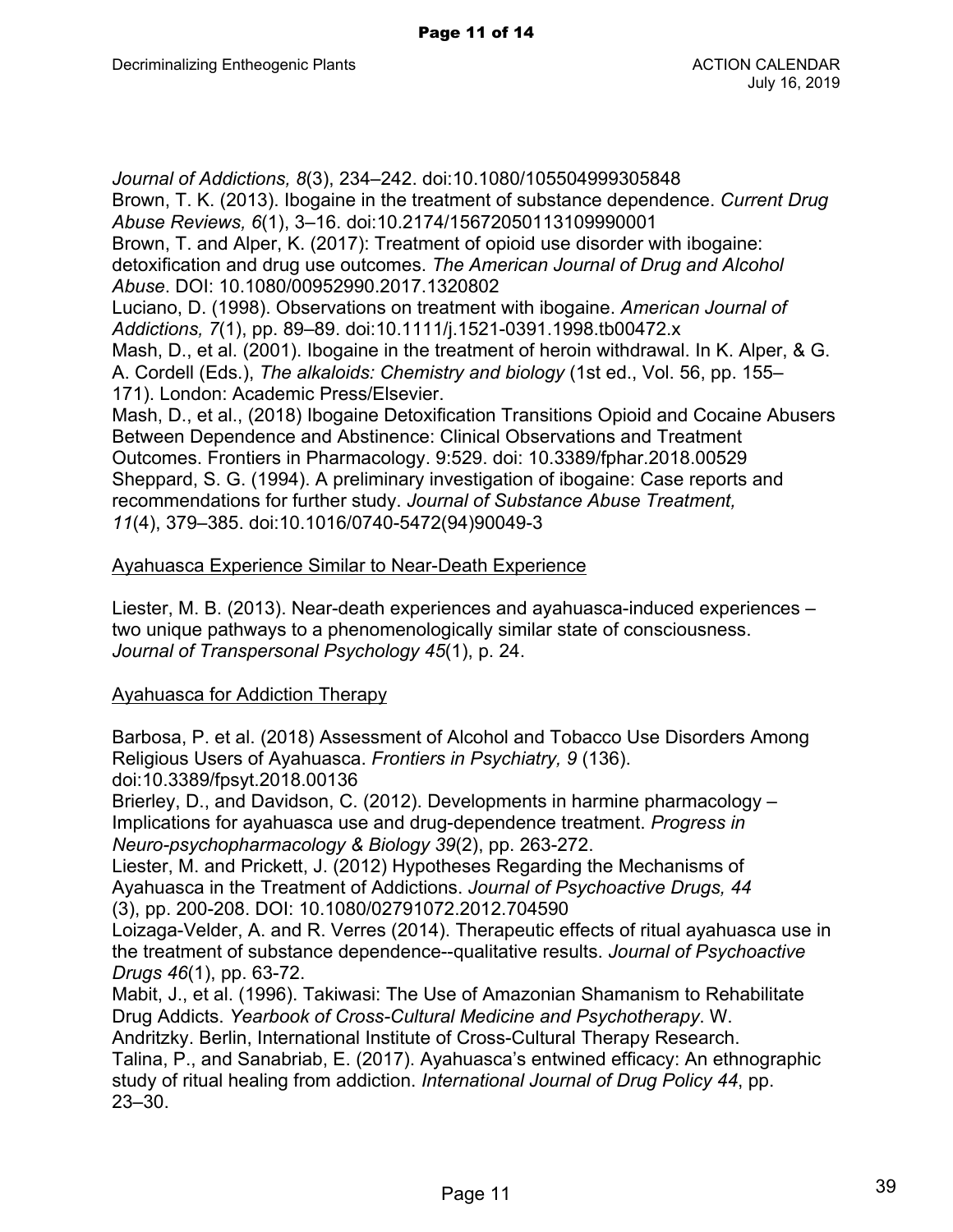Thomas, G., et al. (2013). Ayahuasca-assisted therapy for addiction: results from a preliminary observational study in Canada. *Current Drug Abuse Review 6*(1), pp. 30-42.

#### Ayahuasca and Depression

Anderson, B. (2012). Ayahuasca as Antidepressant? Psychedelics and Styles of Reasoning in Psychiatry. *Anthropology of Consciousness, 23* (1), pp. 44–59. de L. Osório, F., et al. (2015). Antidepressant effects of a single dose of ayahuasca in patients with recurrent depression: a preliminary report. *Revista Brasileira de Psiquiatria 37(*1), pp. 13-20.

Palhano-Fontes, F., et al. (2014). The Therapeutic Potentials of Ayahuasca in the Treatment of Depression. *The Therapeutic Use of Ayahuasca.* B. C. Labate and C. Cavnar, Springer: Berlin, Heidelberg**,** pp. 23-39.

dos Santos, R., et al. (2016). Anti-depressive, anxiolytic, and anti-addictive effects of ayahuasca, psilocybin and lysergic acid diethylamide (LSD): A systematic review of clinical trials published in the last 25 years. *Therapeutic Advances in Psychopharmacology, 6*(3), pp. 193–213. doi:10.1177/2045125316638008

#### Ayahuasca and PTSD

Nielson, J. and Megler, J. (2014). Ayahuasca as a Candidate Therapy for PTSD. *The Therapeutic Use of Ayahuasca*. B. C. Labate and C. Cavnar, Springer: Berlin, Heidelberg**,** pp. 41-58.

## Ayahuasca and Personal Growth

Bouso, J. C., et al. (2012). "Personality, Psychopathology, Life Attitudes and Neuropsychological Performance among Ritual Users of Ayahuasca: A Longitudinal Study. *PLoS ONE 7*(8).

Kuypers, K., et al. (2016). Ayahuasca enhances creative divergent thinking while decreasing conventional convergent thinking. *Psychopharmacology*. DOI 10.1007/s00213-016-4377-8

Soler J., et al. (2018). Four Weekly Ayahuasca Sessions Lead to Increases in "Acceptance" Capacities: A Comparison Study With a Standard 8-Week Mindfulness Training Program. *Frontiers in Pharmacology, 9* (224). doi: 10.3389/fphar.2018.00224

## Ayahuasca and Spiritual Growth

Harris, R., and Gurel, L. (2012). A Study of Ayahuasca Use in North America. *Journal of Psychoactive Drugs 44*(3): 209-215.

Trichter, S., et al. (2009). Changes in spirituality among ayahuasca ceremony novice participants. *Journal of Psychoactive Drugs 41*(2), pp. 121-134.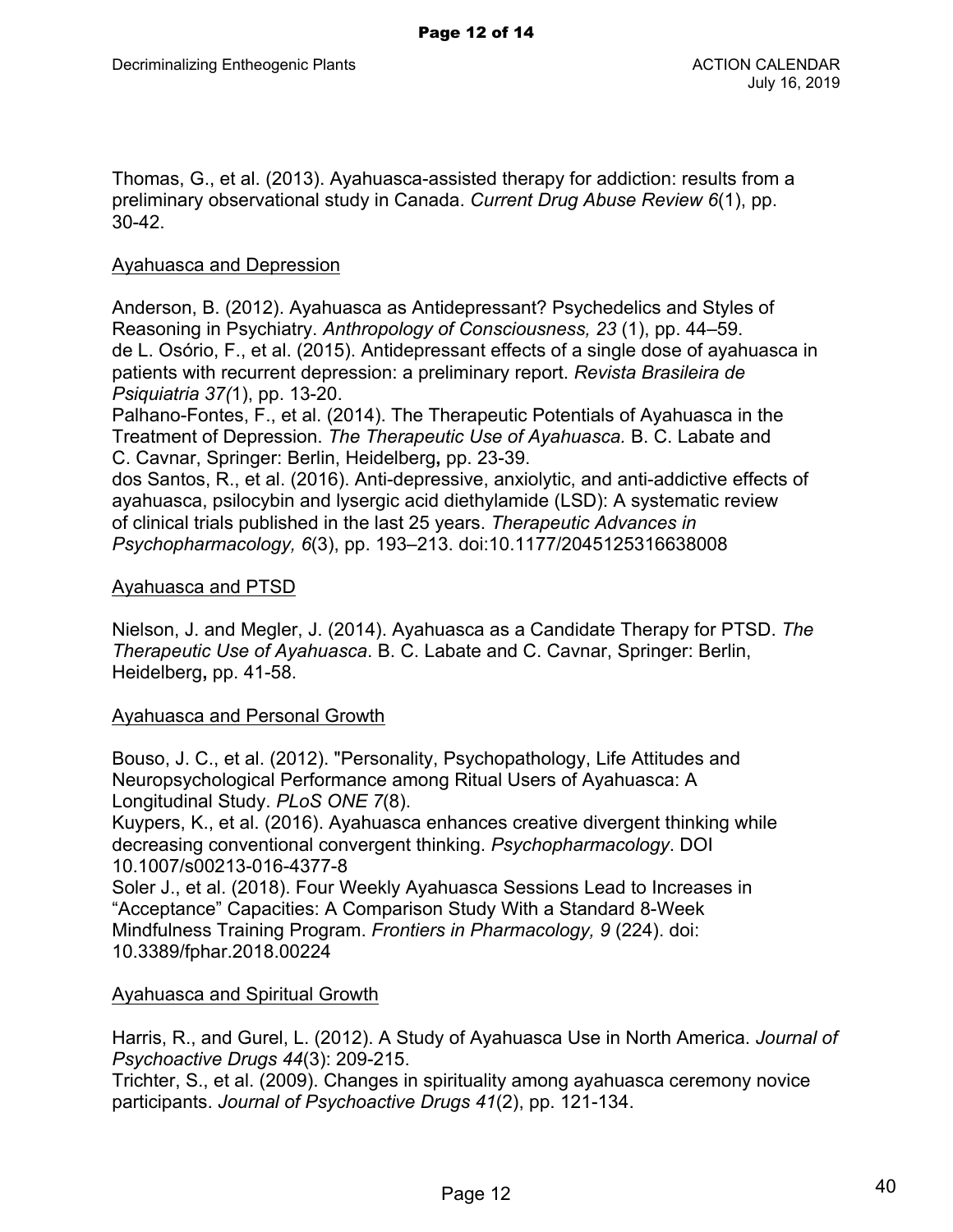Tupper, K. (2010). Entheogenic healing: The spiritual effects and therapeutic potential of ceremonial ayahuasca use. *The healing power of spirituality: How faith helps humans thrive, Volume 3.* J. H. Ellens. Santa Barbara, Praeger**:** pp. 269-282. Tupper, K. W. (2002). Entheogens and Existential Intelligence: The Use of Plant Teachers as Cognitive Tools. *Canadian Journal of Education 27*(4), pp. 499-516.

## Peyote for treatment of alcohol and drug dependence

Winkelman, M. (2014). Psychedelics as Medicines for Substance Abuse Rehabilitation: Evaluating Treatments with LSD, Peyote, Ibogaine and Ayahuasca. *Current Drug Abuse Reviews 7*, pp. 101-116.

## Peyote

Calabrese, J. (2007). The Therapeutic Use of Peyote in the Native American Church Chapter 3 in Vol. 1 of *Psychedelic Medicine: New Evidence for Hallucinogens as Treatments.* Michael J. Winkelman and Thomas B. Roberts (editors). Westport, CT: Praeger/Greenwood.

Feeney, K. (2007). The Legal Basis for Religious Peyote Use. Chapter 13 in Vol 1 of *Psychedelic Medicine: New Evidence for Hallucinogens as Treatments.* Michael J. Winkelman and Thomas B. Roberts (editors). Westport, CT: Praeger/Greenwood.

## Psilocybin for End-of-Life Anxiety

Blinderman, C. (2016). Psycho-existential distress in cancer patients: A return to entheogens. *Journal of Psychopharmacology 30* (12), pp. 1205-1206. Kelmendi, B., et al. (2016). The role of psychedelics in palliative care reconsidered: A case for psilocybin. *Journal of Psychopharmacology 30*(12), pp. 1212-1214. Ross, S., et al. (2016). Rapid and sustained symptom reduction following psilocybin treatment for anxiety and depression in patients with life-threatening cancer: a randomized controlled trial. *Journal of Psychopharmacology, 30*(12), pp. 1165-1180.

# Entheogens and Reduced Recidivism

Hendricks, P., et al. (2014). Hallucinogen use predicts reduced recidivism among substance-involved offenders under community corrections supervision. *Journal of Psychopharmacology 28*(1), pp. 62-66.

Walsh, Z. , et al. (2016). Hallucinogen use and intimate partner violence: Prospective evidence consistent with protective effects among men with histories of problematic substance use. *Journal of Psychopharmacology*, pp. 1-7. DOI:10.1177/0269881116642538.

Psilocybin and Treatment-Resistant Depression